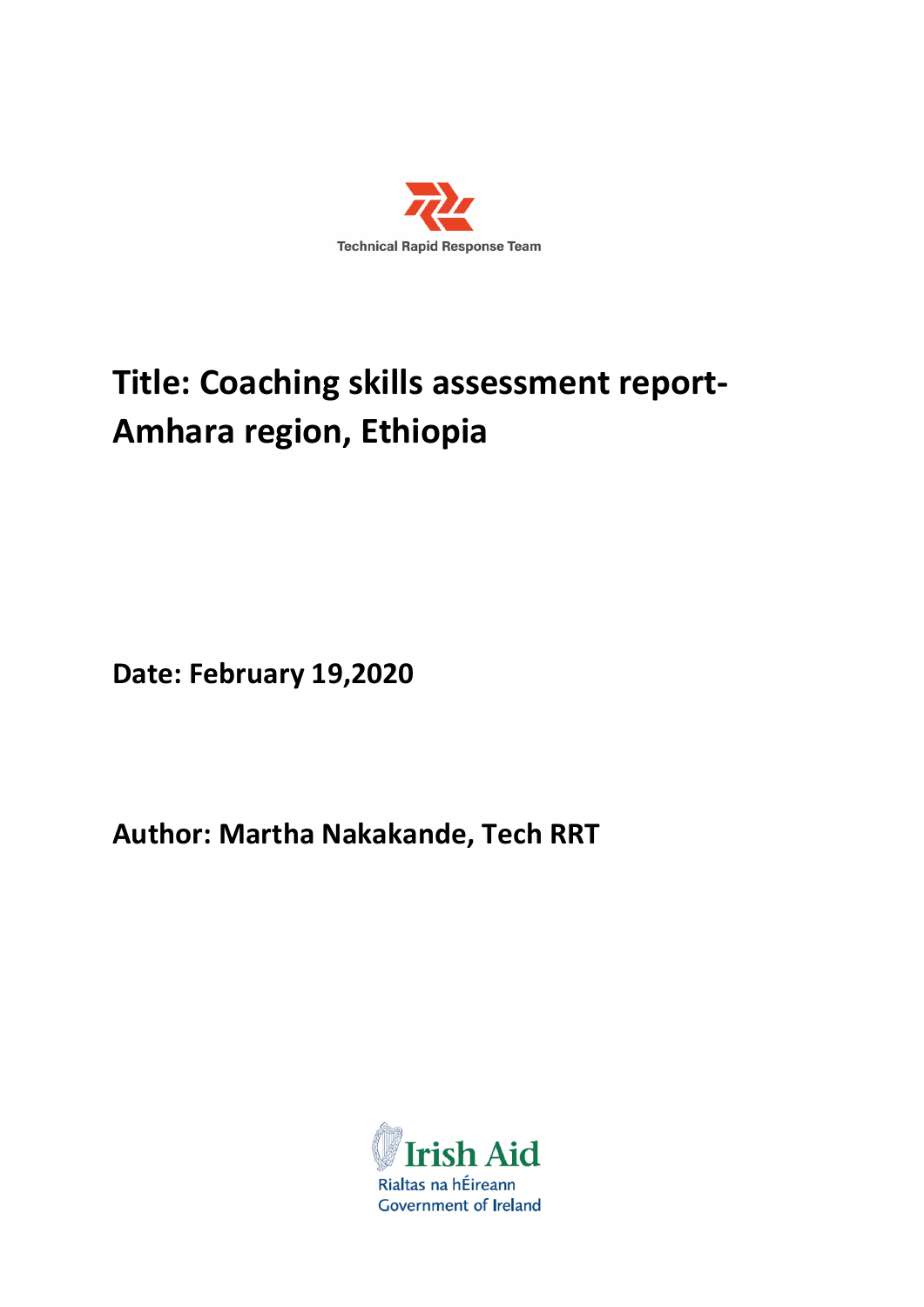# Table of contents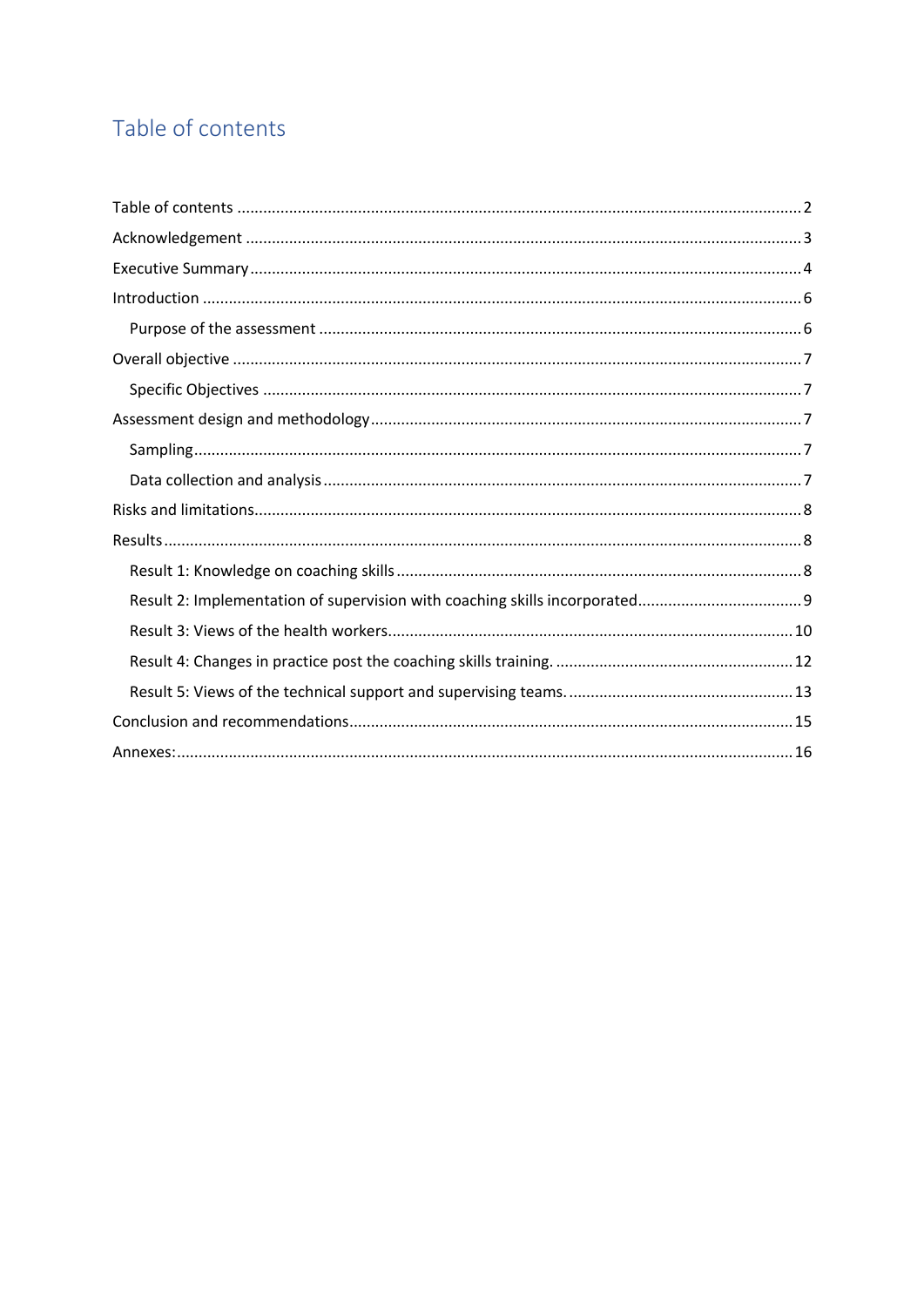# Acknowledgements

Much appreciation to the Concern team especially the Amhara region (Regional and District Managers) team for putting aside other planned activities and taking on the role of collecting the data given the short time notice. Thanks to Leonie Toroitich-Van Mil- the Nutrition Lead Concern Ethiopia for the behind doors preparation including others the reviews and recommendations on the sampling and data collection tools. To Ben Allen, Tech RRT Deputy Program Director for the technical support in the development of the tools and preparation for the assessment to take place. The health workers in the 24 health facilities, Concern worldwide Senior Program Officers and the managers made this possible as they were the primary respondents.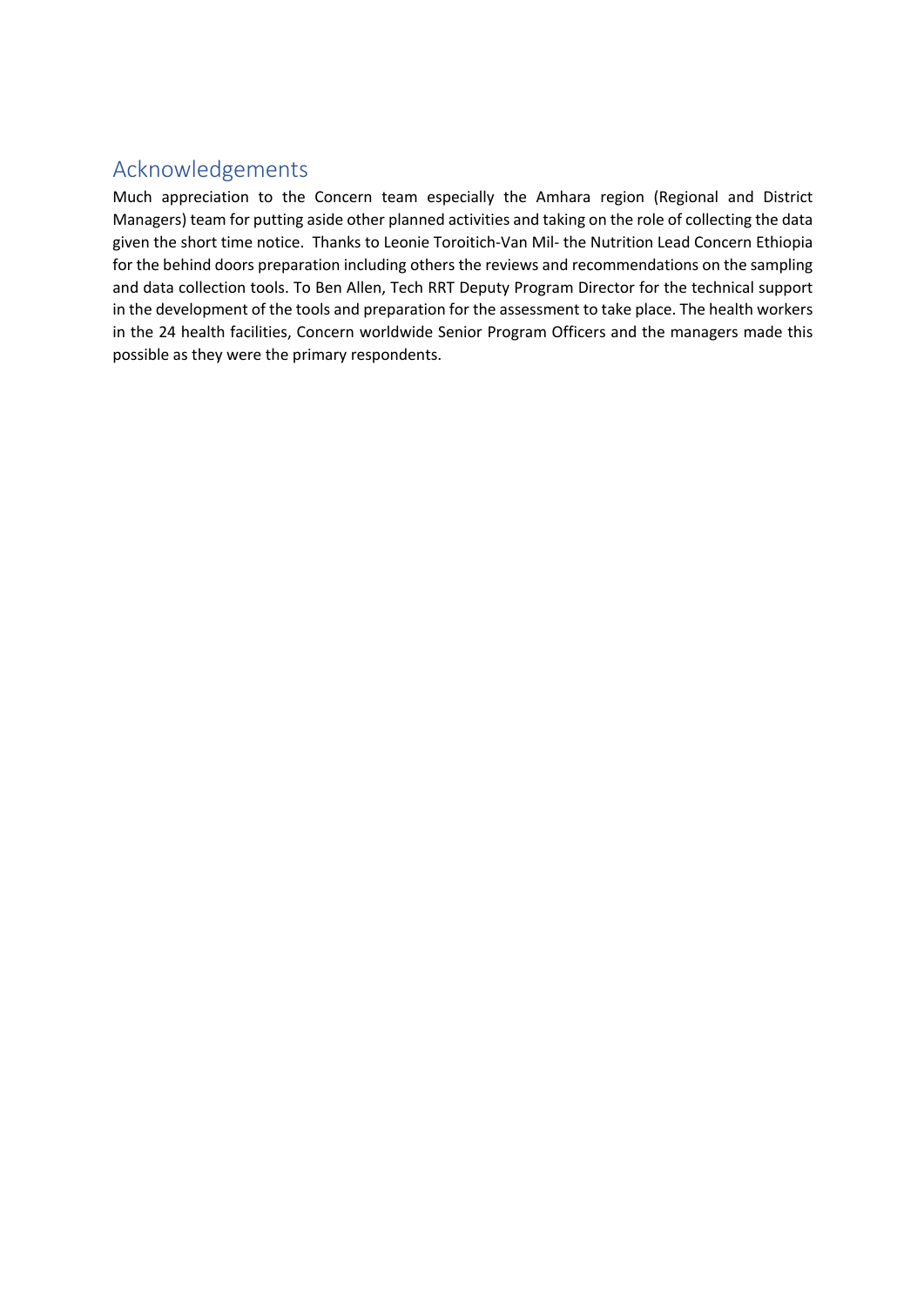# Executive Summary

Concern Worldwide (Concern) started working in Ethiopia in 1973 with an emergency response, subsequently evolving to include long-term development and resilience building programmes, targeted at the extreme poor in selected woredas in up to eight of the nine regions of the country. A large part of Concern's long-term work is supporting Government counterparts to provide high quality essential service delivery, especially in the nutrition sector. NGO staff are no longer completely "substituting" health roles, however, there is still a tendency to resolve system problems with NGO staff or funds and to not look at local problem solving or more sustainable solutions. In other words, there is still a need to shift more from a "substituting" to "supporting" and ultimately "strengthening" approach as outlined in HSS guides.

Concern works to address issues of sustainability and to embrace a more holistic approach to addressing multiple underlying causes of poverty and implementing integrated multisectoral projects as well as emergency response. Fulfilling the current Country Strategic Plan recognises the need to continue to enhance the capacities of staff through training and development opportunities. Concern Worldwide, in an effort to strengthen mentoring and reinforce capacity, included making coaching and mentoring capacity integral to the skillset of their staff.

Concern Worldwide, with the support of the Tech RRT, delivered a coaching training to key Concern staff and government health officers from Addis office, Amhara and Somali regions (12 program managers and senior officers, 28 supervisors and 9 government health officers).

The purpose of this assessment was to determine how Concern staff (National and Regional Nutrition Managers, Nutrition Officers, and Program Officers) currently coach/supervise and evaluate whether the training is likely to have had an effect on Concern staff and programs. The data collected will inform Concern's on-going coaching approach, including improving coaching of Concern staff and informing advocacy of coaching approach in Ethiopia. This assessment will serve to shape the modality of the support to be provided by the Tech RRT advisor in the final phase of the deployment.

The overall objective is to understand current coaching practice in order to inform Concern coaching strategy, as part of the health system strengthening approach, improve coaching and advocate to expanding the coaching approach across Ethiopia.

Twenty-four facilities were visited, resulting in 24 different observations and interviews with coachees. Six interviews with managers were conducted of which 3 were with country level managers and 3 were with field-level managers.

The Assessment looked at the supervisors' understanding of the coaching approach, the use of the skills on the ground; the HEWs view of the changes since the supervisors received training on the approach and ways in which the coaching approach can be improved. Results show:

- An overall understanding of what coaching is and what it entails by the supervisors
- The main limitation of the traditional supervision approach is that it focuses on the supervisor to identify challenges, make recommendations and follow up while the coaching skills approach focuses on the first line health services provider.
- Supervisors were incorporating the skills in the supervision visits scoring on average a 4 or 5, 63% of the time in the various activities under the 4 steps pf coaching (introductions and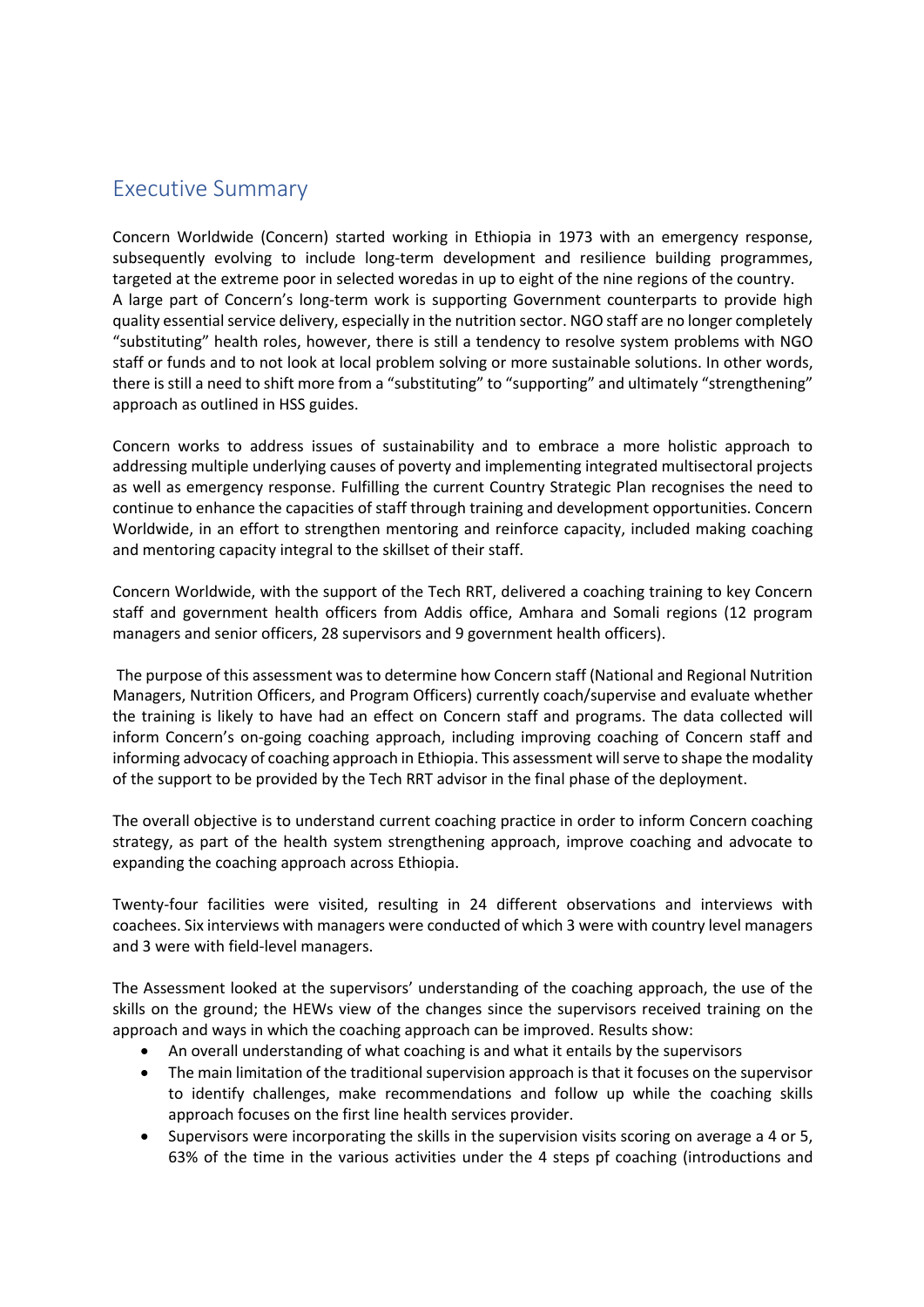observations, identification of strengths and challenges, development of the action plan and gaining commitment and establishing a follow-up plan.

• The managers, field supervisors and the health workers mentioned having seen positive change since the training was conducted. Some of the changes mentioned include; improvement in frequency of supervision, sharing of information, team work in finding challenges and solutions, developing action plans together, availing more time to clarify any issues/concerns and improved communication skills.

The assessment revealed a positive change in supervision practice following the training although there is no baseline data to compare with. The information gathered provided an insight into the potential of coaching skills among the staff. The recommendations for improving the coaching skills approach are mainly the need to focus on doable activities at the health facility level and involvement of the other concerned parties especially the Woreda health office. It is important that mentoring should put more emphasis on sharing the actions plans. In addition, joint supervision with the Woreda health officials and continuous improvement of the capacity of the supervisors to practise the coaching skills and provision of tailored support.

The results do not provide a strong foundation for lessons learned workshop that can be shared at a national level with the federal government as initially planned in the ToR. The amount of time spent so far carrying out supervision that incorporates the coaching skills is not sufficient to generate enough evidence for a learning paper. Following the discussions with the managers and supervisor and the results of the assessment, it is proposed to have an internal experience sharing discussion and use of the rest of the deployment time to work with the teams to harmonize the existing tools and incorporating coaching skills checks and reminders in the tools. Activities will include:

- Experience sharing with the nutrition program managers, senior officer and supervisors
- Refresher on the coaching skills approach with focus on some of areas found to require improvement
- Session on the review and incorporation of coaching skills in the existing supervision tools
- Development of a strategy for implementation and monitoring and knowledge gathering for evidence generation.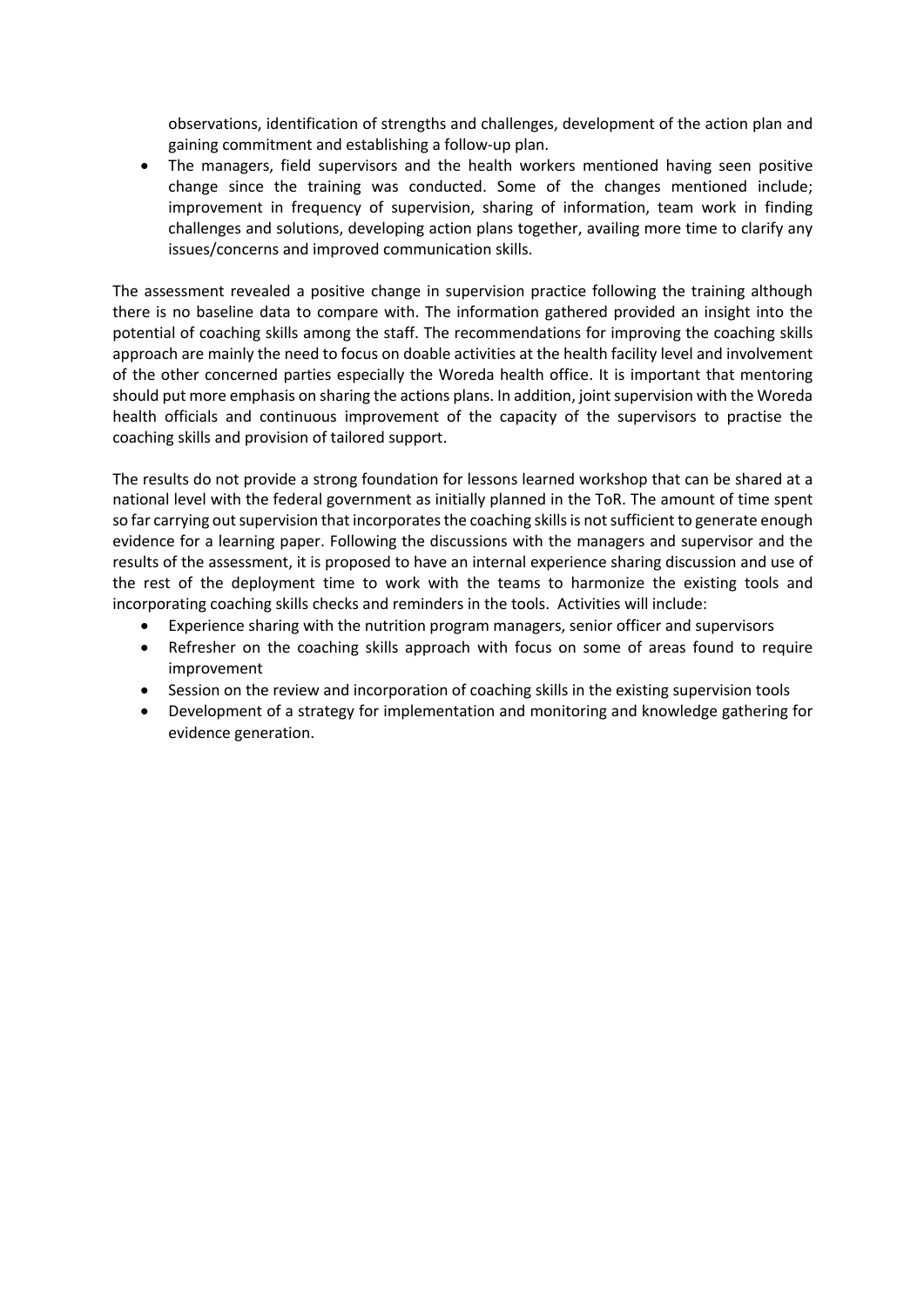## Introduction

Concern Worldwide (Concern) started working in Ethiopia in 1973 with an emergency response, subsequently evolving to include long-term development and resilience building programmes, targeted at the extreme poor in selected woredas in up to eight of the nine regions of the country.

A large part of Concern's long-term work is supporting Government counterparts to provide high quality essential service delivery, especially in the nutrition sector. Concern is applying various health system strengthening (HSS) techniques, including a recently completed pilot CMAM Surge approach and working with Government health workers to identify key bottlenecks in systems. While NGO staff are no longer completely "substituting" health roles, there is still a tendency to resolve system problems with NGO staff or funds and to not look at local problem solving or more sustainable solutions. In other words, there is still a need to shift more from a "substituting" to "supporting" and ultimately "strengthening" approach as outlined in HSS guides<sup>1</sup>.

As part of this work it is hoped to improve the skills of internal staff to support local problem solving through improving mentoring and coaching skills.

Concern works to address issues of sustainability and to embrace a more holistic approach to addressing multiple underlying causes of poverty and implementing integrated multisectoral projects as well as emergency response. Fullfiling the current Country Strategic Plan recognises the need to continue to enhance the capacities of staff through training and development opportunities.

In 2017 the Concern emergency team facilitated bringing one expert from the Technical Rapid Response Team (Tech RTT) to conduct a needs assessment followed by a Trainer of Trainers in coaching skills<sup>2</sup>. Although this was never cascaded by UNICEF and partners within Somali Region due to various logistical and security constraints, the training methodology was highly appreciated by trainees, by regional counterparts who participated and by federal counterparts during debriefings.

The CMAM Surge work-another project that was implemented in Amhara region- also led to the recommendation to *"strengthen mentoring to reinforce capacity and encourage continuous learning"* during an external midterm review<sup>3</sup> conducted by the Centre for Humanitarian Change (CHC).

Concern, in an effort to build these skills in-house and make coaching and mentoring capacity integral to the skillset of their staff, requested Tech RRT to continue this working relationship and commission training and remote support over a set period of time and to also use the opportunity to gain learning in which tools and techniques work the most effectively.

## Purpose of the assessment

Concern Worldwide, with the support of the Tech RRT, delivered a coaching training to 12 Concern program managers and senior officers in June 2019, and then 37 supervisors (22 in Amhara Region and 15 in Somali Region) and government health officers in September 2019. The purpose of this assessment is to determine how Concern staff currently coach/supervise and evaluate whether the training is likely to have had an effect on Concern staff and programs.

<sup>&</sup>lt;sup>1</sup> Health Systems Strengthening Guide. ACF. 2017.

<sup>2</sup> Trainer of Trainers: On-the-job-coaching Training Report. Jijiga, Somali Region, Ethiopia, December 11-14, 2017, Michel Goergen, Tech RRT CMAM/IYCF-E Advisor. December 2017.

<sup>&</sup>lt;sup>3</sup> A Mid-Term Learning Review of the Community-based Management of Acute Malnutrition (CMAM) Surge Approach in Ethiopia. Centre for Humanitarian Change, Concern Worldwide. October 2018.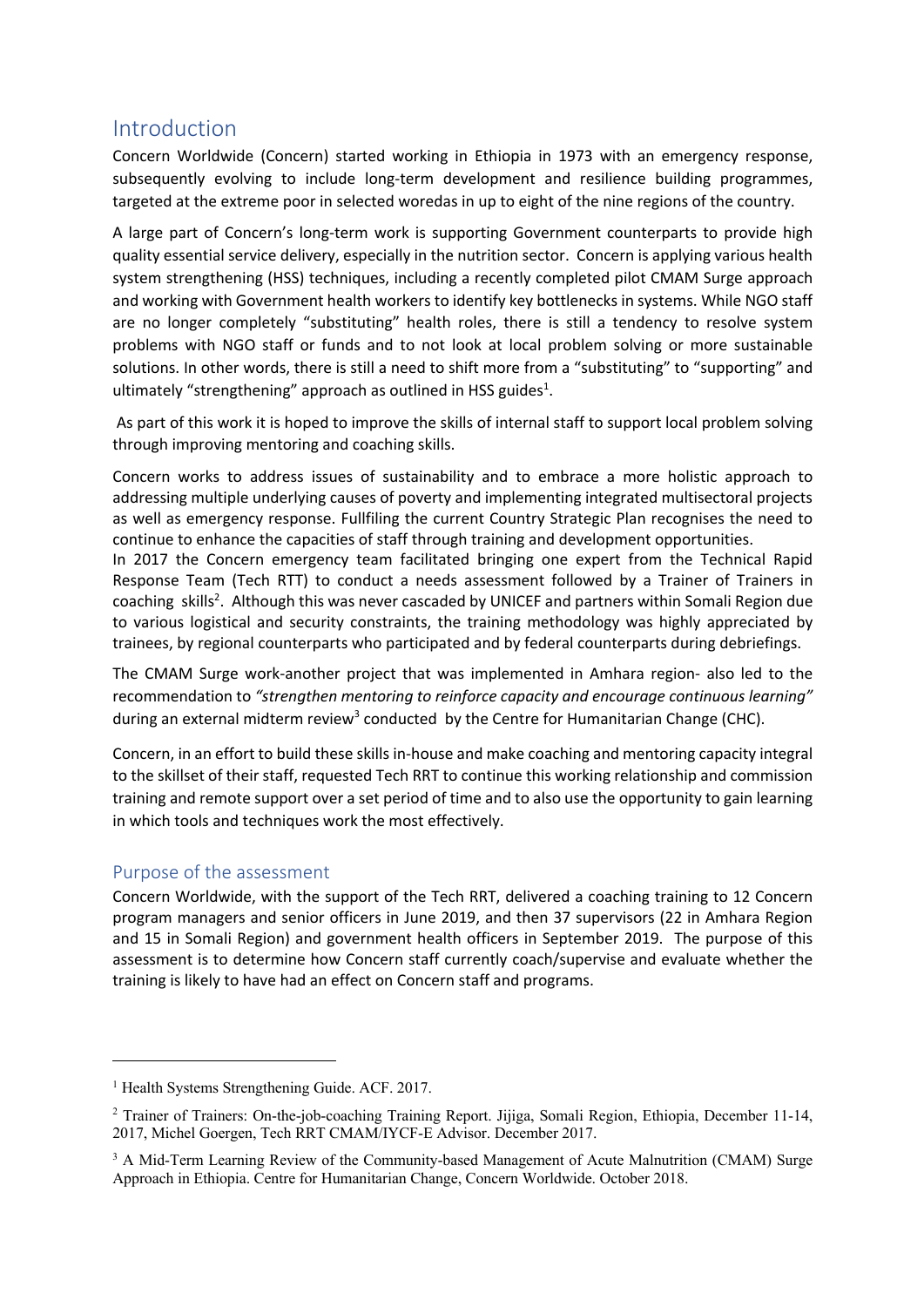Supervisors in question include Concern staff such as National and Regional Nutrition Managers, Nutrition Officers, and Program Officers. Supervisors supervise and coach the following staff: Health Extension Workers (HEWs), Nurses and other health centre or stabilisation centre staff (or *coachees*). Additionally, Program and Nutrition Officers are also supervised by National and Regional Nutrition Managers.

The data collected will inform Concern's on-going coaching approach. Including improving coaching of Concern staff and informing advocacy of coaching approach in Ethiopia.

Since the training in September 2019 Concern has closed operations in Somali Region, therefore the assessment did not take place in this region.

Following the coaching assessment, the Tech RRT CMAM/IYCF-E Advisor will return to Ethiopia to continue the Tech RRT coaching support to Concern. This assessment will serve to shape the modality of that support.

# Overall objective

Understand current coaching practice in order to inform Concern coaching strategy, as part of the health system strengthening approach, improve coaching and advocate to expanding the coaching approach across Ethiopia.

## Specific Objectives

- 1. Understand current coaching practice amongst Concern staff
- 2. Understand any possible changes in coaching practice since the coaching training
- 3. Document learning on coaching practices

# Assessment design and methodology

A simple mixed methods assessment design was selected for this study. Data was collected through observations of supervision sessions at health facility level (quantitative and qualitative), structured interviews and semi-structured interviews (qualitative). The following four different data collection approaches were employed:

- 1. Observe coaching practice using checklist.
- 2. Following observation of supervision session, interviewing of the coachee using interview questionnaire.
- 3. Interview of the supervisor (after all observations and coachee interviews).
- 4. Conduct semi-structured interviews with nutrition managers.

### Sampling

3 Senior Project Officers who received training in Amhara, were selected to be observed whilst performing supervision sessions. No Woreda experts were observed.

There are 77 different facilities supported by Concern. Twenty-four facilities were visited (8 health centres and 16 health posts), resulting in 24 different observations and interviews with coachees. Six interviews with managers were conducted of which 3 were with country level managers and 3 were with field-level managers.

### Data collection and analysis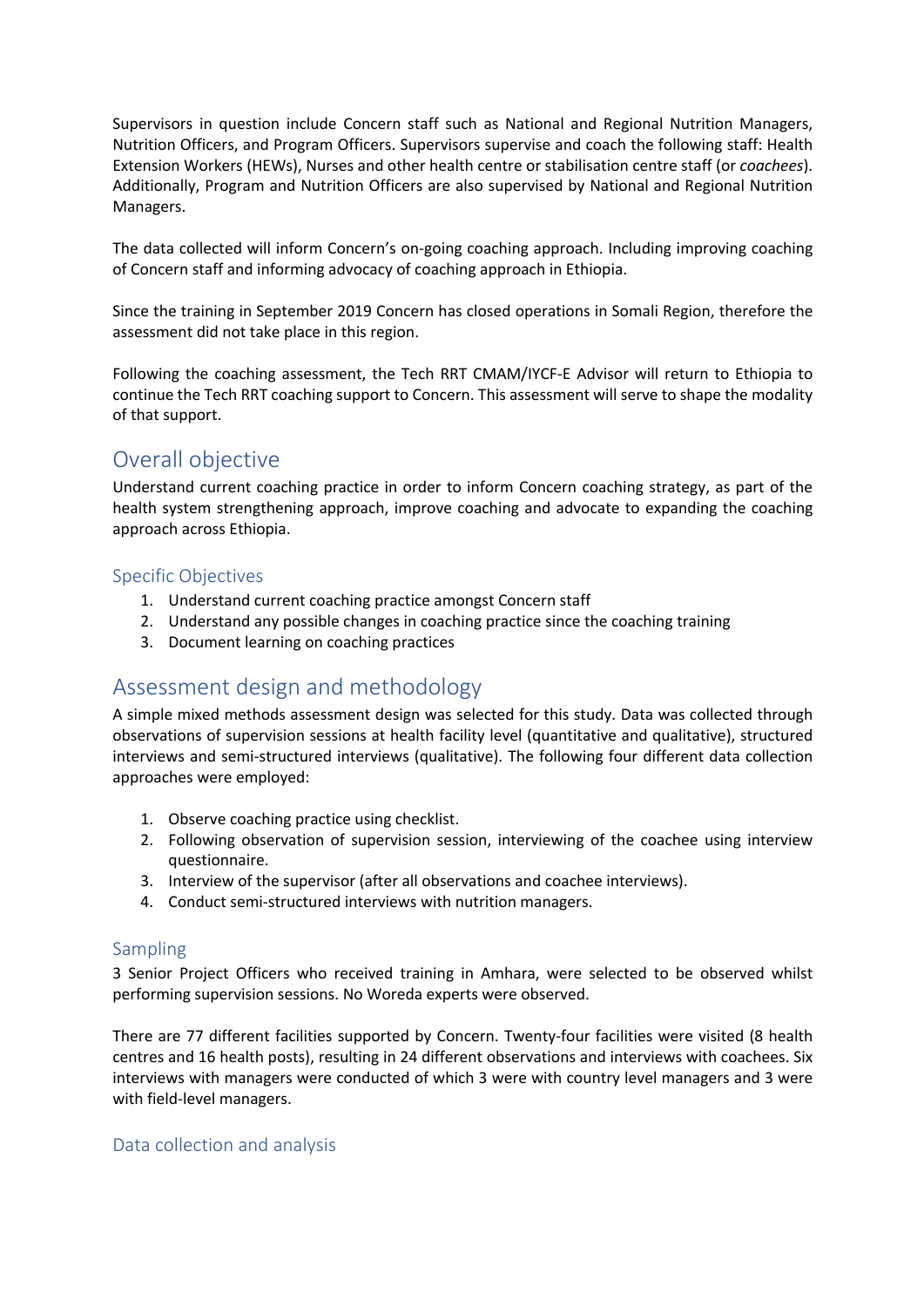Four separate tools were developed to guide data collection; a checklist for observations (Tool 1), a structured interview guide for interviews with coachee following the supervision session (Tool 2), a semi-structure interview guides for interviews with supervisors (Tool 3) and nutrition managers (Tool 4). See Annex X for examples of all tools.

Observations, coachee interviews and supervisor interviews were conducted by four senior staff in Amhara region (the Programme Manager, two District Project Managers and one Senior Programme Officer). Visits to the health facilities took place between 10<sup>th</sup>-16<sup>th</sup> February 2020.

During the data collection days, data collectors accompanied a different Senior Project Officer as they went about their normal rounds of supervision. They visited a minimum of two health facilities in a day. The semi-structured interviews with the managers both at country and Amhara region level were conducted by the Tech RRT CMAM/IYCF-E Advisor over Skype during the period 3rd -16<sup>th</sup> February 2020. The interviews were conducted with the nutrition SBCC/IYCF specialist, Nutrition monitoring and survey technical officer and the Rapid Response Mechanism nutritionist from the country office and a program manager and 2 district project managers at Amhara region level.

Th quantitative date collected during the checklists was analysed using Excel. Find and search functions were used to find common words in the qualitative responses and provided a guide to responses found to be similar. Data was calculated into percentages and low and high scores aggregated accordingly.

| <b>Limitation</b>               | <b>Mitigation</b>                                                  |  |  |  |
|---------------------------------|--------------------------------------------------------------------|--|--|--|
| Hawthorne effect (the fact of   | Encourage supervisor and coachee to practice as they normally      |  |  |  |
| observation changing the        | would. Make it clear that the assessment is confidential and will  |  |  |  |
| activities observed)            | not be used against them.                                          |  |  |  |
| Recall bias                     | Ensure a recall period is clear to respondent. Asking for examples |  |  |  |
|                                 | to support responses.                                              |  |  |  |
| Failure to observe nutrition    | The team on ground managed to request the Woreda health            |  |  |  |
| activities due to ongoing       | office to share list of facilities where the HEWs had completed    |  |  |  |
| health insurance community      | the community health insurance activities and these were the       |  |  |  |
| activities that required health | ones interviewed.                                                  |  |  |  |
| workers to be in the            | Most interviews were carried out in the afternoon when the         |  |  |  |
| communities                     | HEWs returned from the community                                   |  |  |  |

# Risks and limitations

## Results

The Assessment looked at the supervisors' understanding of the coaching approach, the use of the skills on the ground; the HEWs view of the changes since the supervisors received training on the approach and ways in which the coaching approach can be improved. Observations were carried out for 24 supervisor-coachee sessions of which 17 sessions included health extension workers and seven included nurses.

## Result 1: Knowledge on coaching skills

All the assessed supervisors had an understanding if what coaching is. They all could explain the four steps of the coaching process (Step One: Introduction, Step Two: Identify strengths and gaps, Step Three: Develop action plan and Step Four: Follow-up). They mentioned that coaching is about ensuring a good transfer of skills and knowledge and creating a relationship with the coachees.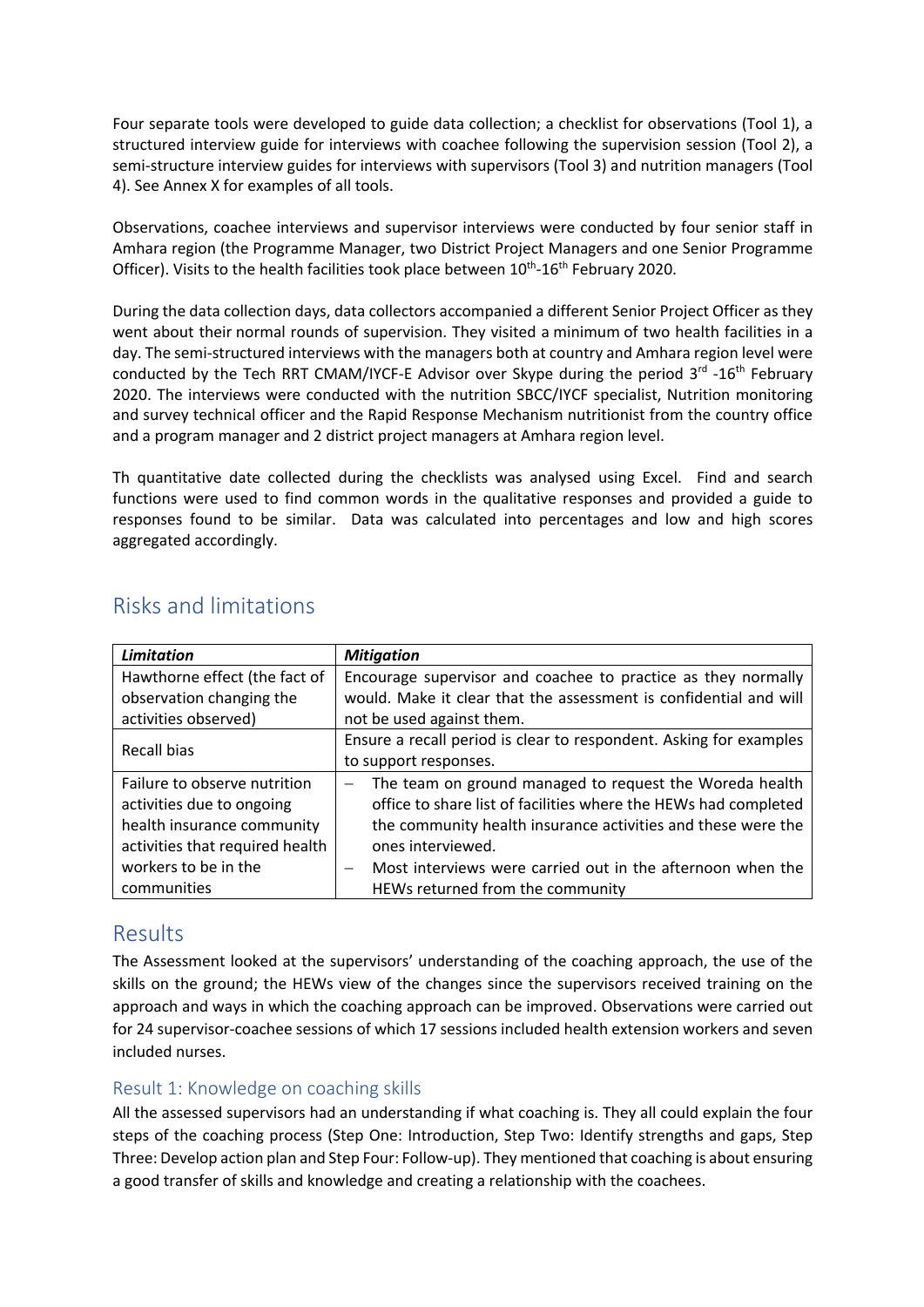The limitations of the traditional approach as compared to the coaching approached mentioned include;

- $-$  Centered on the supervisor (the supervisor identifies the gaps, he/she is the boss, is the one that identifies gaps an provides the solutions)
- In cases where an action plan was developed, it was done so by the supervisors only
- Challenges were not prioritized, and neither was the focus on the root causes of the challenges
- Previously the frequency of supervision was low

## Result 2: Implementation of supervision with coaching skills incorporated

A supervision observation checklist that scored each supervisor in action the way the supervision was done using a scoring scale of 1 to 5 (see Results in Table 1). The observations focused on whether and how the supervisor was incorporating the coaching skills during the visit at a given health facility. Overall in most of the facilities, the supervisors scored highly as highlighted below and shown in the table.

In 17 of the 24 health facilities, the introductory part of the supervision was scored at a 4 or 5 which is good/very good. This indicates that the supervisors were dressed appropriately, ensured good rapport and explained the purpose of the supervision and the approximate time the whole session would take. Some of the supervisors did not explain the purpose of the visits and in some facilities, they jumped straight into reviewing the registers and forms.

No observations were done for OTP activities taking place (activities were halted following the health insurance premiums collection) and this contributed to the very low performance on this step. The supervisors were able to ask the health workers to explain the different aspects of the program e.g. anthropometry. There were mixed results on the use of the forms and tools (action plan template, strengths and challenges forms, supervision checklist, logbooks). Some of the supervisors used the tools while others did not or used a few of the tools, not all. The tool consistently used in all the facilities was the supervision checklist.

There is still more that needs to be done to improve the coaching approach. It was observed that information (the action plan) is not shared beyond the health facility and the supervisor.

| <b>Coaching process</b>                      |    | <b>Score</b>   |     |     |     |  |  |
|----------------------------------------------|----|----------------|-----|-----|-----|--|--|
|                                              |    | $\overline{2}$ | 3   | 4   | 5   |  |  |
| Step 1a: Introduction (Overall score: 81.5%) |    |                |     |     |     |  |  |
| Dressed appropriately                        | 0% | 0%             | 8%  | 17% | 58% |  |  |
| Greeting & introduction                      | 0% | 0%             | 10% | 23% | 54% |  |  |
| Explained purpose of visit                   | 0% | 8%             | 3%  | 20% | 50% |  |  |
| time availability                            | 0% | 5%             | 10% | 27% | 38% |  |  |
| Mentioning approximate time for coaching     | 2% | 5%             | 10% | 40% | 21% |  |  |
| Step 1b: Behaviour (Overall score: 82.9%)    |    |                |     |     |     |  |  |
| calm and cordial                             | 0% | 0%             | 10% | 33% | 42% |  |  |
| eye contact                                  | 0% | 2%             | 8%  | 37% | 33% |  |  |
| repeat/clarification                         | 0% | 0%             | 10% | 30% | 42% |  |  |
| paying attention                             | 0% | 0%             | 8%  | 40% | 25% |  |  |
| body posture (attention)                     | 0% | 2%             | 8%  | 37% | 42% |  |  |
| appropriate gestures                         | 0% | 2%             | 13% | 37% | 33% |  |  |

#### **Table 1: Summative results from the observation of supervisors carrying out supervision/coaching**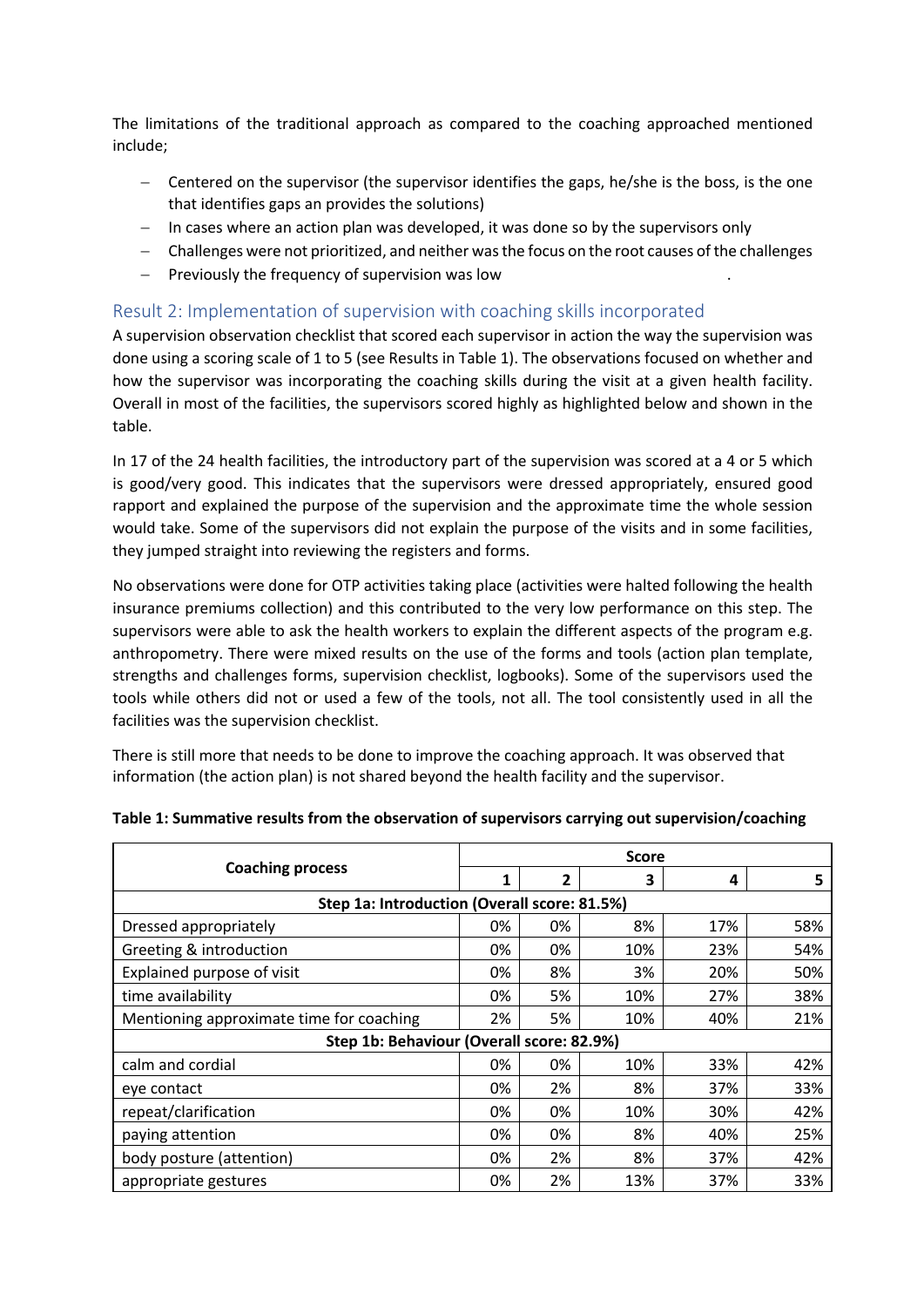| Focus                                                                   | 0% | 0% | 8%  | 30% | 50% |
|-------------------------------------------------------------------------|----|----|-----|-----|-----|
| Step 1c: Observations (Overall score: 28.2%)                            |    |    |     |     |     |
| Asked for demonstration on weight                                       |    |    |     |     |     |
| measurements                                                            | 3% | 3% | 3%  | 17% | 21% |
| Asked for demonstration on MUAC                                         |    |    |     |     |     |
| measurements                                                            | 2% | 0% | 10% | 30% | 33% |
| Asked for demontration on appetite test                                 | 3% | 0% | 5%  | 27% | 33% |
| Asked for demonstration on feeding session in                           |    |    |     |     |     |
| <b>SC</b>                                                               | 1% | 0% | 5%  | 10% | 8%  |
| Step 2: identification of strengths and challenges (Overall score: 81%) |    |    |     |     |     |
| used strengths and challenges form                                      | 0% | 2% | 20% | 13% | 33% |
| used action plan form                                                   | 0% | 3% | 18% | 10% | 50% |
| used supervision checklist                                              | 0% | 0% | 8%  | 30% | 46% |
| used logbook                                                            | 3% | 0% | 0%  | 27% | 46% |
| used supervision plan template                                          | 0% | 7% | 28% | 7%  | 42% |
| highlight strengths                                                     | 0% | 0% | 10% | 37% | 29% |
| share examples/experiences                                              | 1% | 5% | 5%  | 23% | 42% |
| identify & prioritise challenges                                        | 0% | 0% | 8%  | 50% | 25% |
| probe for causes of challenges                                          | 0% | 2% | 18% | 50% | 63% |
| Step 3: Initiate Action plan (Overall score: 77.8%)                     |    |    |     |     |     |
| develop action plan together                                            | 0% | 0% | 13% | 33% | 29% |
| support coachee develop measurable                                      |    |    |     |     |     |
| outcomes                                                                | 1% | 7% | 15% | 23% | 25% |
| Action plan completed                                                   | 1% | 7% | 15% | 23% | 25% |
| follow-up of previous action plan                                       | 3% | 5% | 10% | 13% | 38% |
| Step 4: Commitment and Follow-up (Overall score: 71.4%)                 |    |    |     |     |     |
| establish a follow-up and communication plan                            | 0% | 0% | 15% | 23% | 42% |
| organise follow-up visit                                                | 0% | 2% | 10% | 37% | 33% |
| commit to action plan                                                   | 0% | 0% | 15% | 27% | 29% |
| Action plan shared with Health Facility                                 | 1% | 0% | 8%  | 40% | 25% |
| Action plan shared with Woreda                                          | 9% | 8% | 0%  | 0%  | 17% |
| Action plan shared with Concern office                                  | 0% | 0% | 8%  | 27% | 46% |

## Result 3: Views of the health workers.

Health workers were asked how happy they were with the supervision, what changes they had seen since September 2019 when the training on coaching skills was done and questions directed at finding out whether the coaching approach was being incorporated in the supervision. The interviewers were done in 24 health facilities among 4 nurses and 18 health extension workers.

Results show that 100% of the interviewed MoH staff were happy with the supervision visits. The reasons for appreciation of the supervisions included gaining technical knowledge, good relationships and communication, focusing on results and not fault-finding and the supervisors generally being supportive.

All respondents said they were free to ask questions and find no communication barriers-10 said were free and 14 said they were very free. They find the Concern supervisors approachable, friendly and do not shame them but rather encourage productive communication and allow for follow-up communication by use of mobile phones.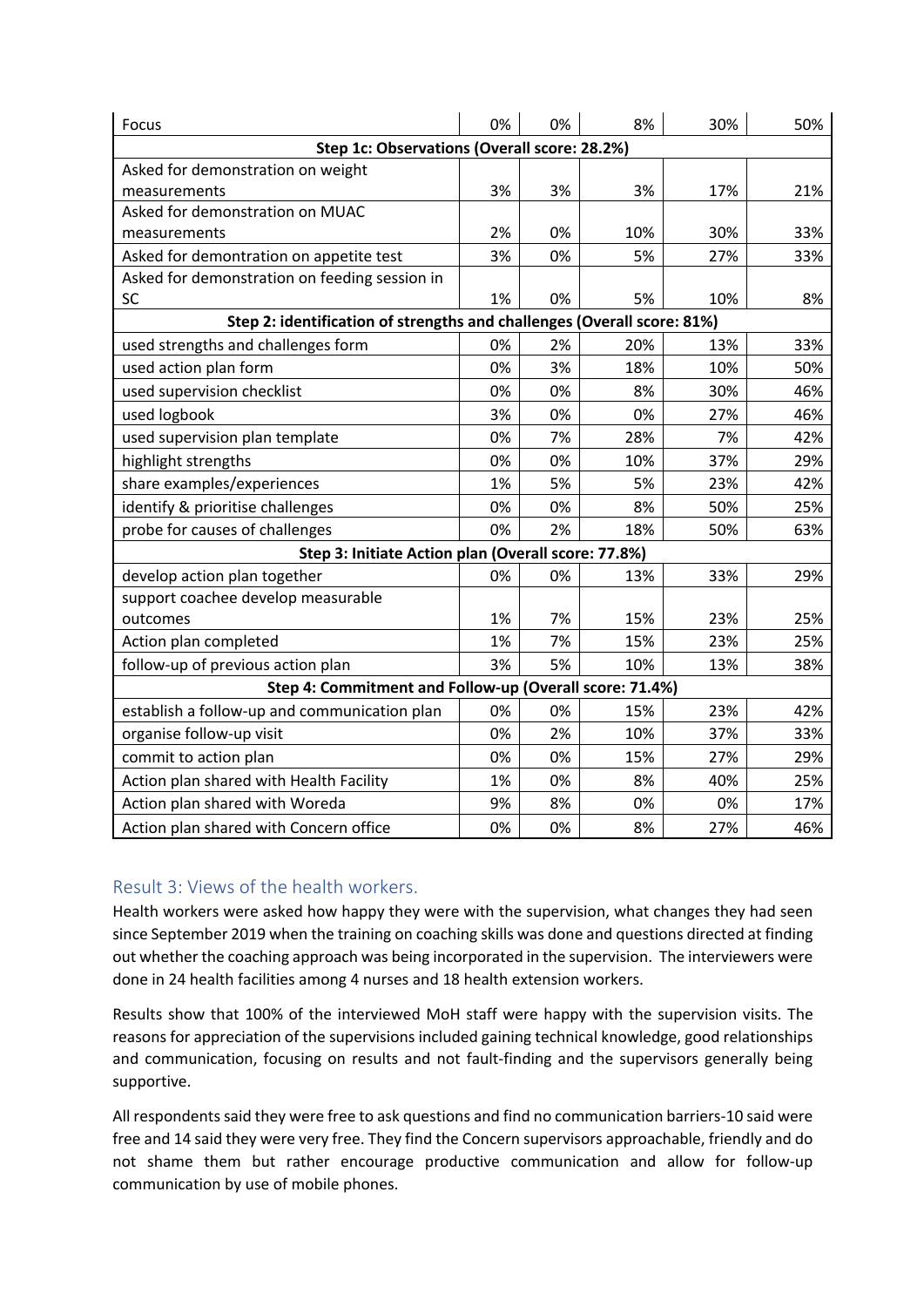The changes they have seen include; improvement in frequency of supervision, sharing of information, team work in finding challenges and solutions, better supervision such as asking about the program, using checklists, developing action plans together, and availing more time to clarify any issues/concerns.

*"Concern and government staff were directly checking the documents and did not ask why or how we work. After September, they started asking us how to manage the OTP, use the different checklist and develop action plan together."* Health worker

Health facility staff (both health workers at health centers and health extension worker in the health posts) mentioned that challenges are now addressed in a coordinated manner and done as a team. They mentioned the need for other stakeholders (Woreda health office, Kebele leaders) in implementing the actions plans, workload, staff turnover and limited financial and other resources are some of the factors that affect the ability to implement some actions plans.

The respondents indicated that what they find most helpful about the support provided are the shared practical examples and experiences, demonstrations as part of on-job training, constructive comments, identifying strengths and gaps and discussing the way forward.

Additional expression of the coaching skill practices being practiced was that all the respondents were involved in coming up with solutions and found their involvement useful. The table below summarizes the views of the MoH health workers.

*"The supervisors allow us to make suggestions when some of the solutions suggested are difficult."* Health extension worker

| Question                  | <b>Scoring</b>      | <b>Respondents comments</b>                      |
|---------------------------|---------------------|--------------------------------------------------|
| Feeling about the         | Нарру 37.5% (9),    | • The supervisors are very supportive and not    |
| supervision visit and the | Very happy 62.5%    | fault-finding                                    |
| support from the          | (15)                | • There is good rapport and communication        |
| supervisor                |                     | • The supervisors are considered part of the     |
|                           |                     | team.                                            |
|                           |                     | • Provide technical support especially recently  |
|                           |                     | on the revised CMAM guideline.                   |
| Freedom to ask any        | Free 42.7% (10),    | • Free to ask questions and see Concern staff as |
| questions during          | Very free 58.3%     | part of the team                                 |
| supervision sessions      | (14)                | • The supervisors are very approachable,         |
|                           |                     | friendly and allow for questions to be asked     |
|                           |                     | • The supervisors encourage productive           |
|                           |                     | communication including follow-up                |
|                           |                     | communication using the phones                   |
|                           |                     | • The supervisors are patient.                   |
| Involvement in finding    | Involved 69.6%      | • Jointly making prioritization and creating     |
| solutions to challenges   | (16), Very involved | solutions                                        |
|                           | $30.4\%$ (7)        | • There is working together as a team            |
|                           |                     | • There is involvement in asking solutions that  |
|                           |                     | are doable                                       |
|                           |                     | • Together with the supervisors, the gaps are    |
|                           |                     | seen and commitment to solving the challenges    |
|                           |                     | is made                                          |

**Table 2: Perception of health workers on changes following the coaching skills training**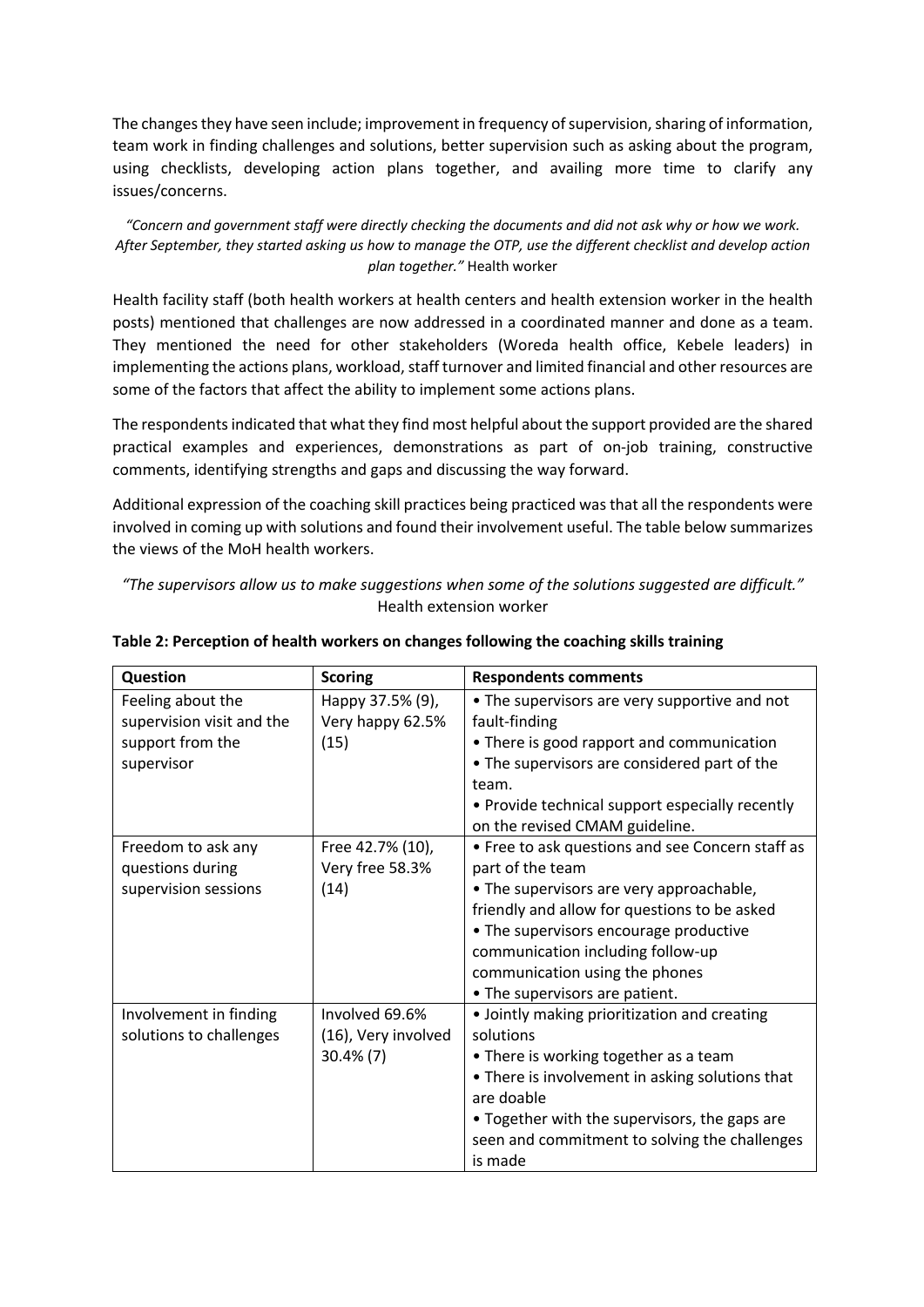|                          |                    | • Solutions are developed together thus<br>allowing shared responsibility                 |
|--------------------------|--------------------|-------------------------------------------------------------------------------------------|
| Usefulness of the        | Useful 43.5% (10), | The action plan:                                                                          |
| development of an Action | Very useful 56.5%  | • Eases daily management of work                                                          |
| Plan.                    | (13)               | • Serves as a guide                                                                       |
|                          |                    | • Helps in time management as the gap                                                     |
|                          |                    | identified are worked on in the agreed time                                               |
|                          |                    | frame.                                                                                    |
|                          |                    | • It acts as a reminder                                                                   |
|                          |                    | • It helps in ensuring that activities are                                                |
|                          |                    | prioritized and make changes when needed<br>• Allows for allocation of tasks to different |
|                          |                    | responsible individuals                                                                   |
|                          |                    | • Acts as a monitoring tool                                                               |
|                          |                    | • During the development, there is gain of                                                |
|                          |                    | knowledge as the challenge is discussed.                                                  |
| Ease of achieving the    | Not very easy      | This received the most diverse scoring.                                                   |
| actions/recommendations  | 12.5% (3), Neutral | The health workers said the reasons for not                                               |
| in the Action Plan.      | 20.8% (5), Easy    | achieving the recommendations are; some                                                   |
|                          | 56.2% (13), Very   | recommendations require involvement of the                                                |
|                          | easy 12.5% (3)     | Woreda and other stakeholders, workload,                                                  |
|                          |                    | limited resources.                                                                        |
|                          |                    | In some facilities, the recommendations are                                               |
|                          |                    | easy to achieve as they are practical and are                                             |
|                          |                    | formulated by the team                                                                    |

## Result 4: Changes in practice post the coaching skills training.

The managers, field supervisors and the health workers mentioned having seen positive change since the training was conducted. Changes has been seen among the staff and the quality of work. Some of the changes mentioned include:

- Improved communication skills and relationships between the supervisors and the MoH staff.
- Identification of root cases of the challenges
- Improved service provision in the health facilities. One supervisor said, "The staff changed due to following appropriate coaching techniques, frequent visits and the development of solutions together."
- Improved skills and knowledge among the staff as the challenges related to implementation of the protocol such as defaulter tracing, proper anthropometric measurements are resolved on site as part of on-job demonstrations.
- There is improvement in other program aspects such as documentation and timely supplies requests.
- The supervisors (2 out of 3) reported that their ability in identifying challenges and working as a team in finding solutions improved.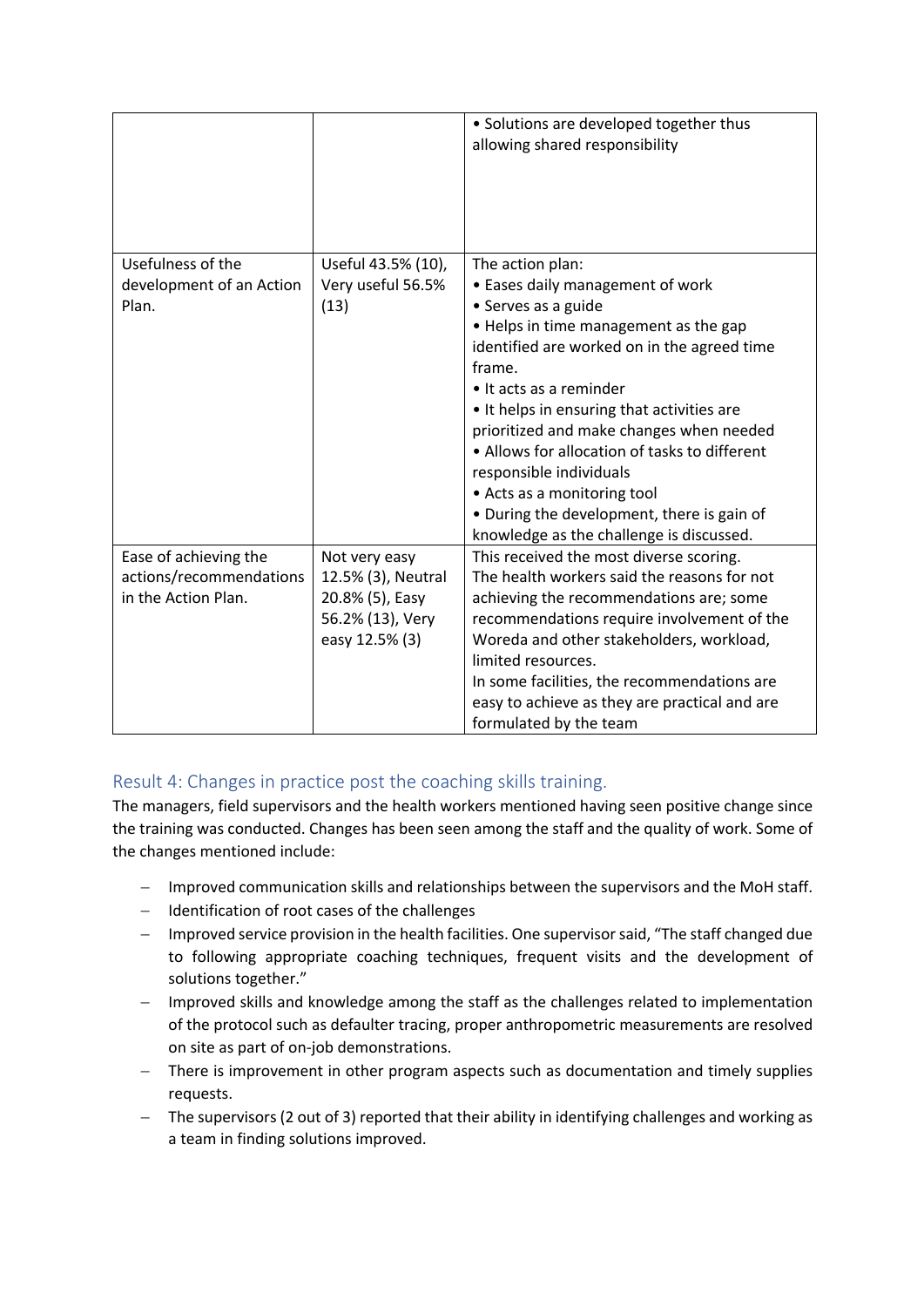*"Previously I had a checklist, going with someone and supervisor in that area. I would focus on the gaps or only look for the gaps and tell them to do the right thing. After the training, now I discuss with them the gaps but also look beyond to find out why the gaps are there. We discuss and set action points."* Concern staff

### Result 5: Views of the technical support and supervising teams.

Six Concern Worldwide staff were interviewed-the nutrition SBCC/IYCF specialist, Nutrition monitoring and survey technical officer and the Rapid Response Mechanism nutritionist who are the technical support team and a program manager and 2 district project managers at Amhara region level who supervise the senior project officers.

The interviews were designed to assess the supervision practices from the perspective of the technical support team at country level and the program and project managers. The technical support team carry out field visits and provide technical support while the mangers ensure effective implementation of the projects. The focus was on the current status of coaching techniques and any changes observed since the coaching training in September 2019. They were asked what changes they have seen among the supervisors' practice since the training, the strengths and weaknesses of the coaching approach and recommendations for improvement by the supervisors and on the approach itself.

Managers noticed improvement in supervision skills, communication, teamwork and overall improved links and coordination between the staff, the health workers at the health centre and the Woreda and zonal health offices. Adds Ababa team that do not support staff directly in the field noticed the same changes aforementioned, during their support supervision visits and also mentioned that the training improved their supervision skills as individuals. Key changes include the development and use of the action plans, documentation of gap and recommendations.

## *"Feedback I got from the project staff was that my supervisory skills have now become good and have helped them."* A manager.

The approach helps the staff to effectively utilise their other supervisory skills. Some managers mentioned the skills being applicable to other sectors, focusing on health workers and improving relationships between supervisors and coachees as the strengths. The only weakness mentioned was that the approach requires more time that the traditional supervision. This is due to increased engagement with the staff. The challenge is that it may require more manpower resources and/or project time to ensure facilities receive the support needed and within an acceptable level of frequency. Other weaknesses mentioned include the need to do it often and repeat trainings. These should not be seen as a weakness of the approach as engagement, time and are key to knowledge and competences transfer.

Recommendations for improvement among the supervisors focused mainly on improving certain aspects of the approach that were observed as weak (continuous follow-up sharing outcomes, improved planning) and training and regular follow-up from the country team and managers. Recommendations specific to the approach include training and incorporation of the skills in the supervision tools currently in use (this can be as reminders or instructions).

One manager mentioned a specific recommendation which is advocacy and capacity building of skills among the MoH staff from federal level to Woreda level.

The Table 3 shows response from the questions asked of the managers.

#### **Table 3: managers' views on practising the coaching skills and recommendations for improvement**

#### **Changes in the practice of Concern staff during supervisions visits post the training.**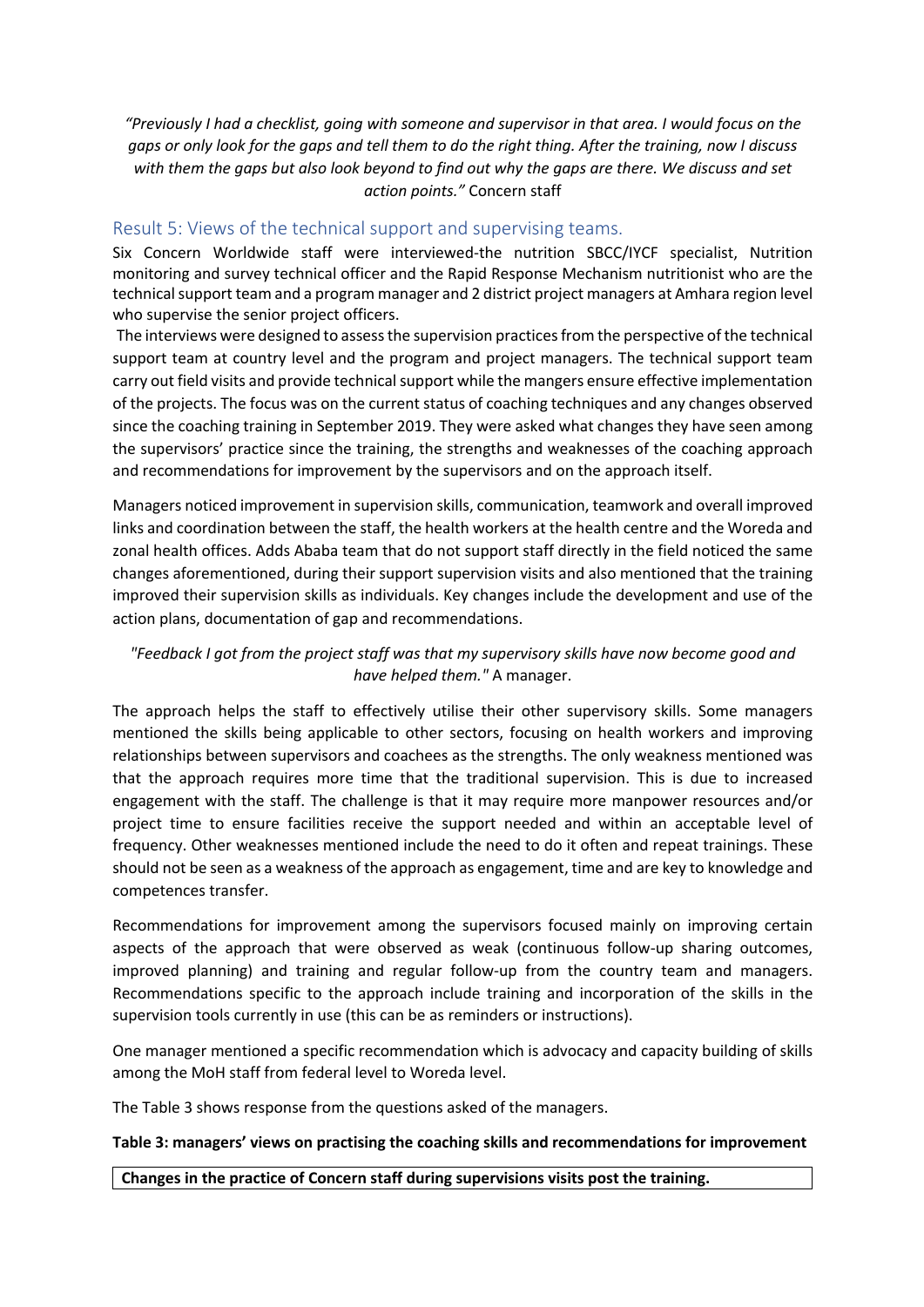- Improved supervision skills e.g. working with the staff to identify the strengths and challenges faced, and support on the challenges, not telling them what to do but supporting, mentoring
- The supervisors' approach to identifying gaps has changed. They help in identifying the gaps with the health workers instead of giving instructions and come up with solutions/recommendations and develop action plans together.
- Before the training, the supervisors focused mostly on looking at the documents instead of discussing with the health worker.
- There is documentation of the gaps seen and making recommendations with the team.
- Improvement in communication and engagement between Concern Worldwide and MoH staff for example the supervisors actively try to engage Woreda health office in joint supervision.
- Joint supervision, sharing supervision schedules.
- Increased frequency of supervision visits. This arises from the plan that was done after training to ensure that all facilities are visited at least each health facility once in a month.
- Increased program quality due to prioritization of identified gaps e,g increased community mobilisation, improved commitment to work/improved attendance by the health workers, improved application of the guidelines through on-job training.

| Strengths and weaknesses of the coaching approach                                                       |                                                                                                                                                                                                                                                         |                        |                                                                                                                                                                                                                                |  |  |  |
|---------------------------------------------------------------------------------------------------------|---------------------------------------------------------------------------------------------------------------------------------------------------------------------------------------------------------------------------------------------------------|------------------------|--------------------------------------------------------------------------------------------------------------------------------------------------------------------------------------------------------------------------------|--|--|--|
|                                                                                                         | <b>Strengths</b>                                                                                                                                                                                                                                        | <b>Weaknesses</b>      |                                                                                                                                                                                                                                |  |  |  |
| $\bullet$<br>٠                                                                                          | Helps staff to use their other skills effectively and<br>thus achieve their goals e.g staff now are more<br>hands-on and focus on involving the<br>healthworkers.<br>Communication, demonstrations and<br>explanations have led to better outcomes e.g. | $\bullet$<br>$\bullet$ | It requires more time than the<br>traditional supervision approach as<br>there is more engagement and<br>discussion with the health workers<br>Priority may not be given to coaching<br>as part of supervision as there may be |  |  |  |
|                                                                                                         | staff now draft their own plans and follow these<br>better than when they received those already<br>done.                                                                                                                                               | $\bullet$              | many activities thus no time is<br>allocated to coaching.<br>Requires continuous training,                                                                                                                                     |  |  |  |
| ٠                                                                                                       | The approach allows one to work and give<br>practical solutions on the ground.                                                                                                                                                                          |                        | reminders<br>Challenges affecting effective utilization<br>of the skills                                                                                                                                                       |  |  |  |
| $\bullet$                                                                                               | It does not require additional tools if one<br>understands the approach.                                                                                                                                                                                |                        | Limited resources which makes it                                                                                                                                                                                               |  |  |  |
| ٠<br>٠                                                                                                  | It can be applied to any sector of service.<br>The approach focuses on the grassroot level i.e.<br>what is going on at the health facility and how<br>can it be corrected.                                                                              | $\bullet$              | hard to apply the<br>recommendations/implement the<br>action plan<br>Staff turnover of the trained staff-                                                                                                                      |  |  |  |
| $\bullet$                                                                                               | It allows the health workers to work by<br>themselves as they are involved in the process<br>and know what to do.                                                                                                                                       |                        | both government and Concern<br>Worldwide thus leading to loss of the<br>skills                                                                                                                                                 |  |  |  |
| ٠                                                                                                       | It allows the health workers to grow as they learn<br>more and are supported effectively.                                                                                                                                                               |                        |                                                                                                                                                                                                                                |  |  |  |
| $\bullet$                                                                                               | Creates improvement in relationship between<br>the supervisors and the coachees.                                                                                                                                                                        |                        |                                                                                                                                                                                                                                |  |  |  |
| ٠                                                                                                       | The approach has helped create a common<br>understanding of the challenges and working<br>with the health workers.                                                                                                                                      |                        |                                                                                                                                                                                                                                |  |  |  |
| Improvements needed in supervision/coaching practice, to better support HEWs in their CMAM<br>practice. |                                                                                                                                                                                                                                                         |                        |                                                                                                                                                                                                                                |  |  |  |
|                                                                                                         |                                                                                                                                                                                                                                                         |                        |                                                                                                                                                                                                                                |  |  |  |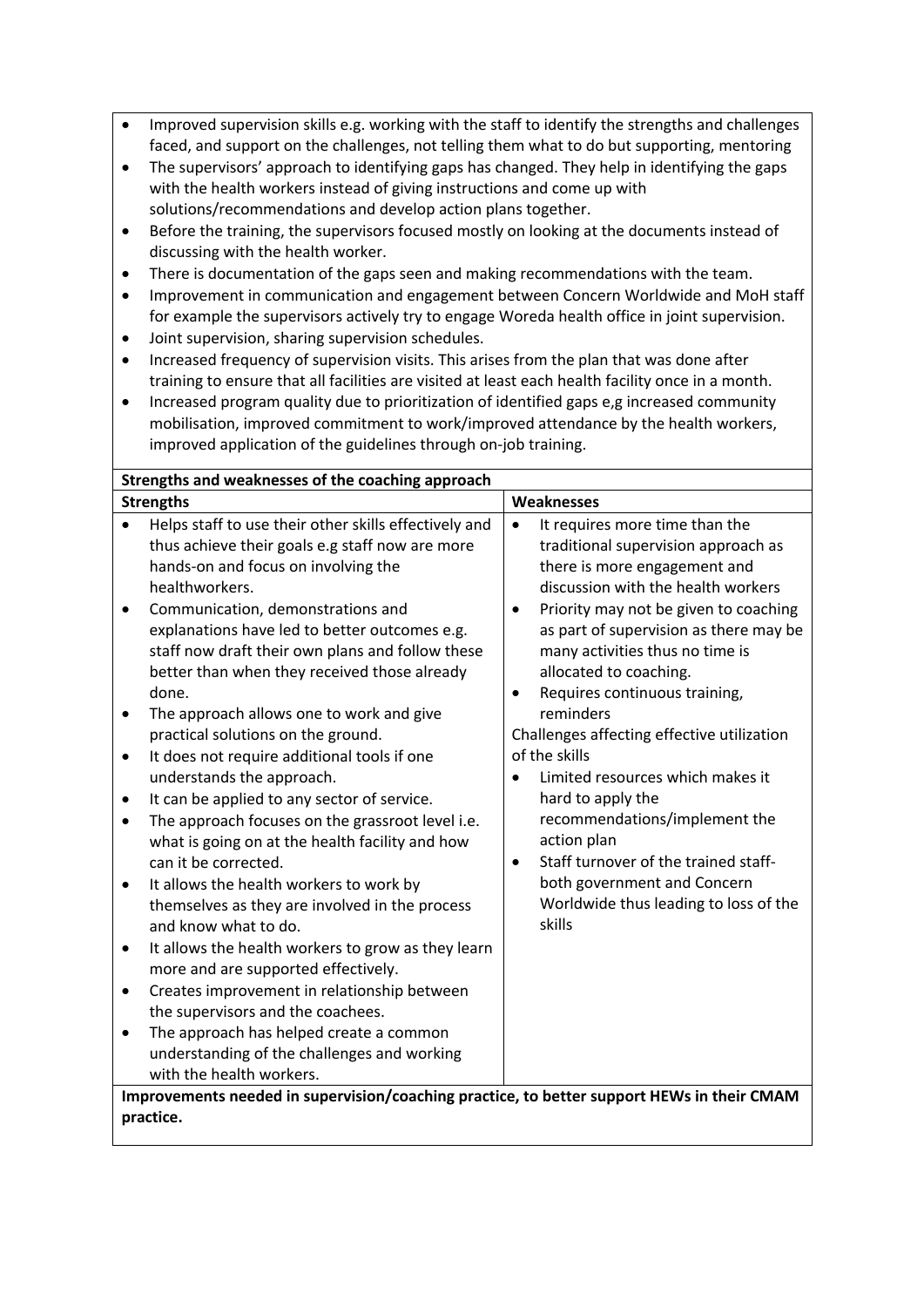- Need to do continuous follow-up. Supporting the coachee to achieve the objectives is not a one-time thing, there should be sharing of responsibilities and being accountable.
- Need for standard formats to be followed to supervise activities. Currently concern does not have standard formats to be used to report the coaching/supervision activities.
- Need to have a way to share outcomes/roles/responsibilities from the checklists with all parties- Concern management, health cluster and Woreda health office.
- Create and increase linkage between the series of supervisions and outcomes of the coachinganswering the question of how one coaching/supervision visit informs or relates to the other.
- Improve planning and allocate sufficient time for discussions, plan ahead and share the plans
- Trainings preferably in the local language (including refreshers) particularly for those in supervisory and managerial roles. These will include training for Concern staff especially in Tigray and Gambella and MoH including at federal level so that key decision makers can appreciate the approach and know their roles in supporting the achievement of planned actions.
- Supervisors should continue to practice and keep up to date to attain and maintain the coaching skills
- Concern Worldwide should advocate for Woreda health office to increase supervision.

**Recommendations for improving the coaching approach [ in terms of training, resources, type of support, frequency of support etc.]**

- Train the MEAL unit and find a way for them to follow up the supervisors on ground
- Training of the supervisors and government staff. The trainings should be in the local language
- Regular follow-up from the country team
- Tools: The supervision checklists and other tools need to be harmonized in all field offices and the coaching steps need to be incorporated in the existing tools.
- Incorporate the techniques in all trainings e.g. CMAM, ICCM. This way it will be broadly practiced.

# Conclusion and recommendations

The assessment was carried out in 24 health facilities and shows a change and the observations and targeted questions indicted that the supervisors were incorporating the approach in the supervision activities. Various recommendations were identified from the assessment. The recommendations are divided into 2 categories; 1) improvement of the coaching approach and 2) recommendations to inform the Advisor's final visit to Ethiopia to continue support to Concern with CMAM coaching techniques.

### **Recommendations for improving the coaching skills approach**

- Based on the challenges and solutions reported in during data collection, it was noted that there is need to ensure that solutions focus on doable activities at the health facility level and involvement of the other concerned parities especially the Woreda health office thus making it important that mentoring should put more emphasis on sharing the actions plans and as much as possible joint supervision with the Woreda health officials. The challenges indicate a need to improve the capacity of the health workers on the new guidelines and improving community outreach component and coordination/strengthening the links between the health posts, health centers and the Woreda health offices.
- Provision of tailored technical and coaching support to coachees (health workers and health extension workers) depending on the challenges found in a given health facility in addition to general supervision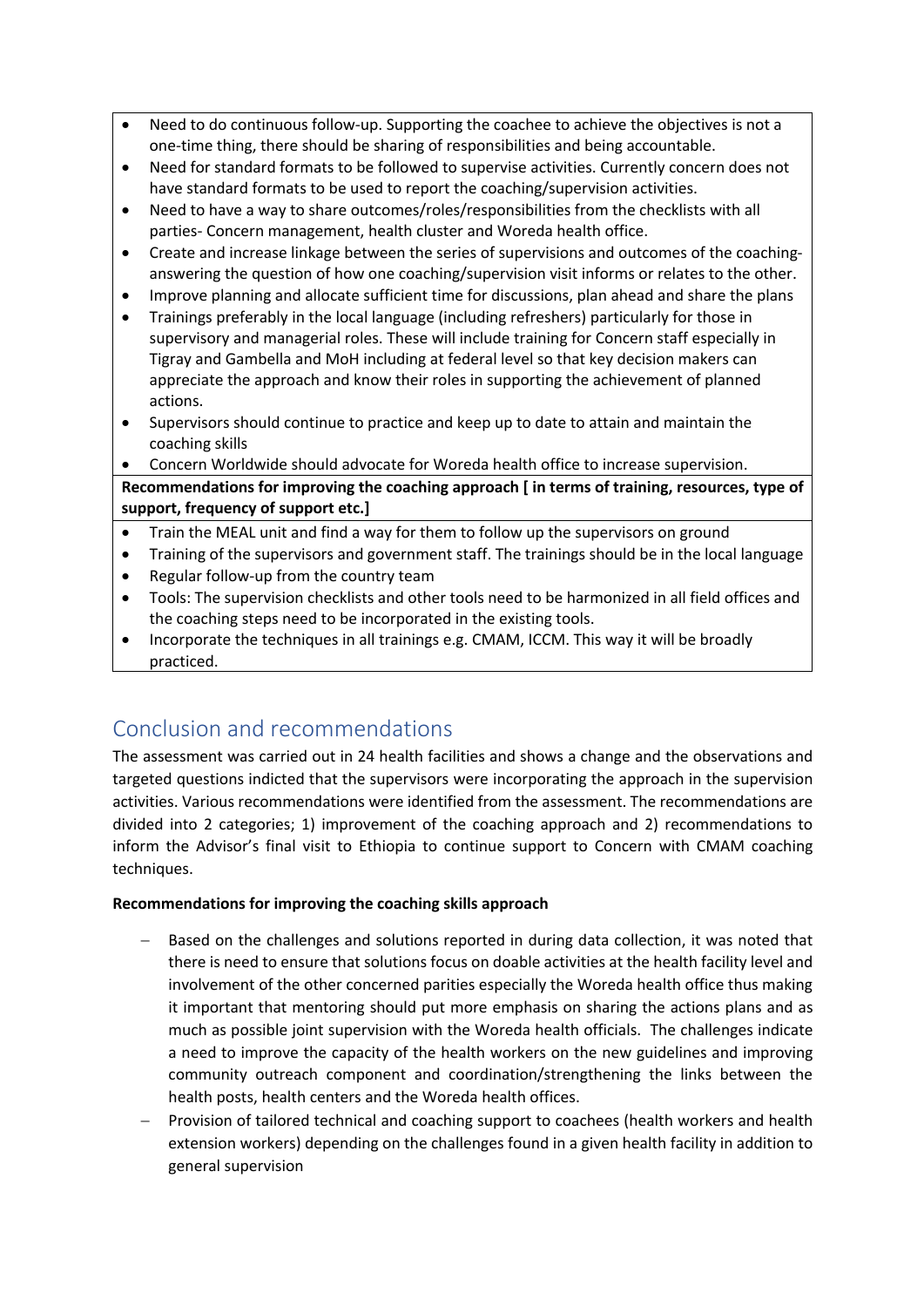- Concern staff to support the MoH to ensuring availability of the necessary tools and resources in the health facilities for the action plans developed to be implemented and job aids and reference materials to guide the supervisors and the staff.
- Joint supervision with the Woreda health office, the Health Cluster at Kebele level and Concern Worldwide. This will lead to sustainability as the Woreda and Health Cluster team and engaging all health district leadership levels during the development of the action plan and allocate roles and responsibilities to ensure that the plan is executed.
- Improving the capacity of all supervisors from the MoH (Woreda and kebele levels)and Concern. These should be through regulars refresher for those already trained and preferable all the training should be carried out in the local language.
- Increased frequency of supervisions that incorporate coaching. This will allow the supervisors learn and experience more thus making it a practiced behavior.
- Supervisors need to focus on some of the weak areas of the coaching skills approach. These mainly include improving focusing on specific tasks, use of the formats/tools and certain aspects of communication.
- Periodic review of the performance of the supervisors on the coaching skills approach by the senior managers

#### **Recommendations for the Advisor's visit**

The assessment revealed a positive change in supervision practice following the training in September 2019 although there is no baseline data to compare with. The information gathered provided an insight into the potential impact of having staff that have coaching skillset. From improved communication, relationships with the government health workers to program improvement all arising from a change in approach by focusing and involving the health workers who are the implementers in the review of the activities they are engaged in. This assessment was to serve to shape the modality of that support in addition to the overall objective.

The results do not yet provide a strong foundation for lessons learned workshop that can be shared at a national level with the federal government as initially planned in the ToR. The amount of time spent so far carrying out supervision that incorporates the coaching skills is not sufficient to generate enough evidence for a learning paper. Following the discussions with the managers and supervisor and the results of the assessment, it is proposed to have an internal experience sharing discussion and use of the rest of the deployment time to work with the teams to harmonize the existing tools and incorporating coaching skills checks and reminders in the tools. Activities will include:

- Experience sharing with the nutrition program managers, senior officer and supervisors
- Refresher on the coaching skills approach with focus on some of areas found to require improvement
- Session on the review and incorporation of coaching skills in the existing supervision tools
- Development of a strategy for implementation and monitoring of knowledge gathering and lessons learned.

# Annexes: (see zip file)

- Coaching Skills Assessment Study Guide
- Tool 1: checklist for supervision observation
- Tool 2: Structured interview questionnaire for coachee
- Tool 3: Structured interview questionnaire for supervisor
- Tool 4: Semi-structured interviews with nutrition managers
- Health Facility List